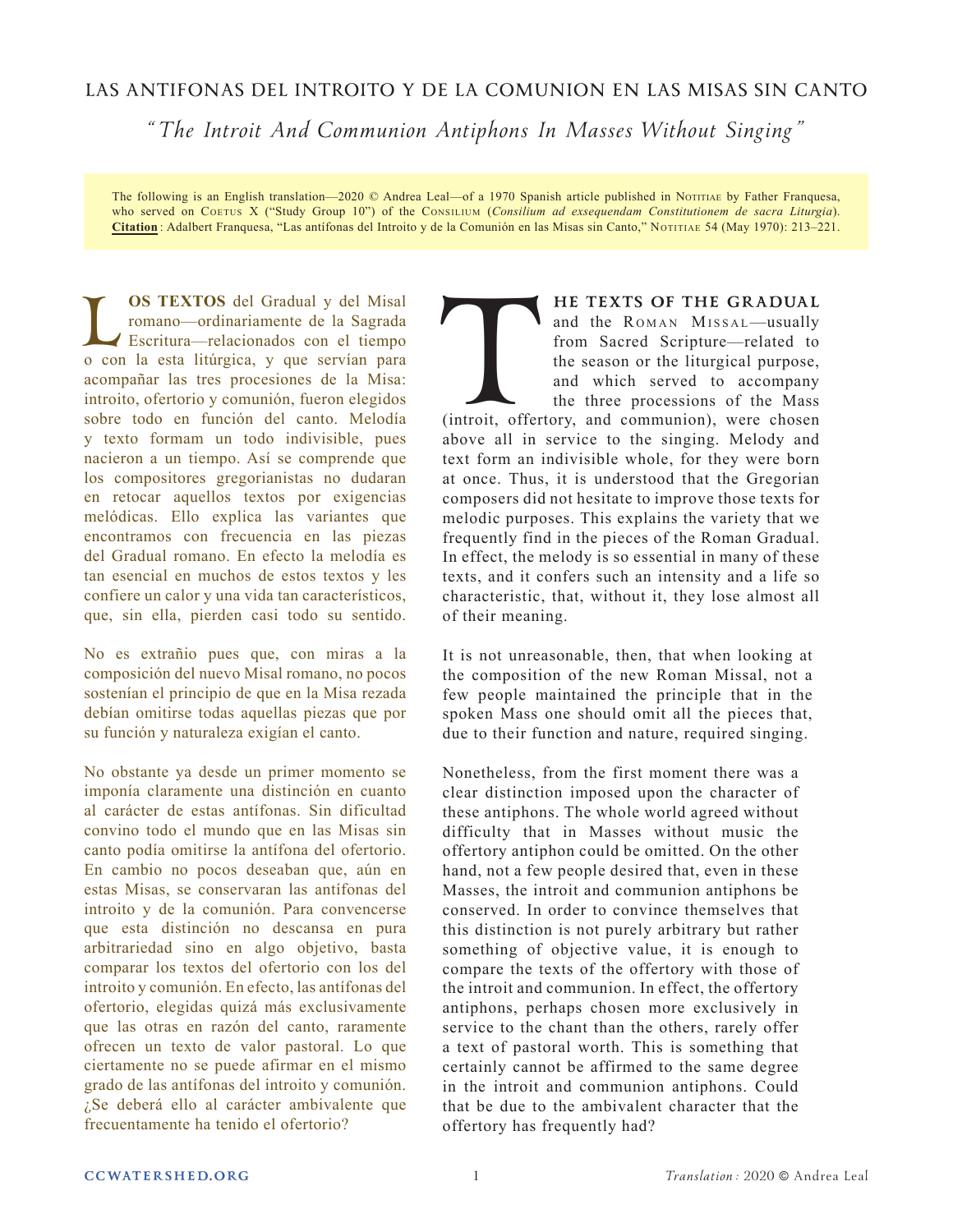Para pulsar la opinión de los pastores de almas sobre esta cuestión, el «Liturgisches Institut» de Tréveris lanzó una encuesta: «Fragen zum Mess-Introitus ohne Gesang». La pregunta fundamental era: ¿Debe omitirse la antífona del introito cuando no se canta?». Se repartieron 12.000 ejemplares del cuestionario y se recibieron 1.388 respuestas. 29% respondieron que debía omitirse, 71% que debía conservarse. A la pregunta sobre si se consideraba indispensable la revisión de las antífonas del introito del Gradual y del Misal, para que pudieran ser recitadas con fruto espiritual, respondieron afirmativamente un 91%.

Aunque en el cuestionario se trataba sólo del introito y pesar de la gran diversidad de juicios recogidos sobre cada antífona en particular, se dibujaban unas líneas generales bastante precisas sobre el valor pastoral de los textos del Gradual y Misal romanos.**<sup>1</sup>**

A base pues de la pistas de orientación que esta encuesta ofrecía y de un estudio de antiguos Misales, de Propios de diócesis o naciones, de antifonarios e incluso de Agendas de otras comunidades criscianas,<sup>2</sup> se redactaron sucesivamente cuatro esquemas que fueron mandados a los miembros y consultores del «Consilium». Ordenados todas las observaciones, se examinaron en cinco sesiones celebradas en Montserrat, Tréveris y Roma, y luego se procedió a la redacción definitiva del «Ordo antiphonarum», a base de los siguientes criterios:

In order to poll the opinions of pastors of souls in regards to this question, the "Liturgisches Institut" of Trier launched this inquiry: "Fragen zum Mess-Introitus ohne Gesang". The fundamental question was: "Should the introit antiphon be omitted when there is no singing?" 12,000 questionnaires were distributed and 1,388 responses were received. 29% responded that it should be omitted, 71% responded that it should be retained. In regards to the question of whether the revision of the Gradual and Missal introit antiphons should be considered indispensable, in order that they may be recited with spiritual fruitfulness, 91% responded in the affirmative.

Although this questionnaire was solely about the introit, and despite the great diversity of opinions collected on each particular antiphon, some generally precise lines were drawn in regards to the pastoral value of the texts of the Roman Gradual and Missal. **<sup>1</sup>**

Based upon the trajectory that this poll offers and upon a study of ancient Missals, of diocesan or national propers, of Antiphonaries and including the calendars of other Christian communities, **<sup>2</sup>** four schemata were successively drawn up which were sent to the members and consultors of the "Consilium." Once all the observations were organized, they were examined in five sessions conducted in Montserrat, Trier, and Rome, and later proceeded to the definitive drafting of the "Ordo antiphonarum", based upon the following criterion:

(1) La obligatoriedad de recitar las antífonas del introito y de la Comunión en las Misas sin canto quedó sancionada en la sesión plenaria del « Consilium » de abril de 1968 cuando se aprobó la Institutio Generalis (cf. nn. 26 y 56 i). Hay que notar que casi todas las liturgies protestantes introducen la Santa Cena con un texto apropiado de la sagrada Escritura, llamado «Vorspruch», que recitan aun en las celebraciones sin canto, y que corresponde a nuestra antífona de introito.

(2) Además de los tres volúmenes de Hesbert: *Corpus Antiphonarum Officii* (Rerum Eccles. Documenta—Series Maior, Fontes VII, VIII, IX) Roma 1963-1968, se han consultado casi todos los Propios de Europa y de América y muchos de Ordenes religiosas. Asimismo varios Misales monásticos y los antiguos Misales galicanos de Nancy-Toul y, sobre todo, el óptimo de París (1736) **[sic]**. Tampoco se han olvidado algunas buenas colecciones de las Iglesias evangélicas.

(1) The obligation to recite the entrance and communion antiphons at Masses without singing was upheld at the plenary meeting of the "Consilium" in April 1968, when the *Institutio Generalis* [i.e. General Instruction] was approved (cf. nn. 26 and 56 i). It should be noted that almost all Protestant liturgies begin the Holy Supper with an appropriate text from Holy Scripture, called a "Vorspruch" [i.e. Prologue], which they also recite at celebrations without singing, and which corresponds to our entrance antiphon.

(2) In addition to the three volumes of Hesbert: *Corpus Antiphonarum Officii* (Rerum Eccles. Documenta—Series Maior, Fontes VII, VIII, IX), Rome, 1963-1968, nearly all the propers of Europe and America, and many from religious orders, have been consulted. Likewise various monastic missals and the old Gallican missals of Nancy-Toul and, above all, the excellent missal of Paris (1736). Nor have certain good collections of the Evangelical churches been forgotten.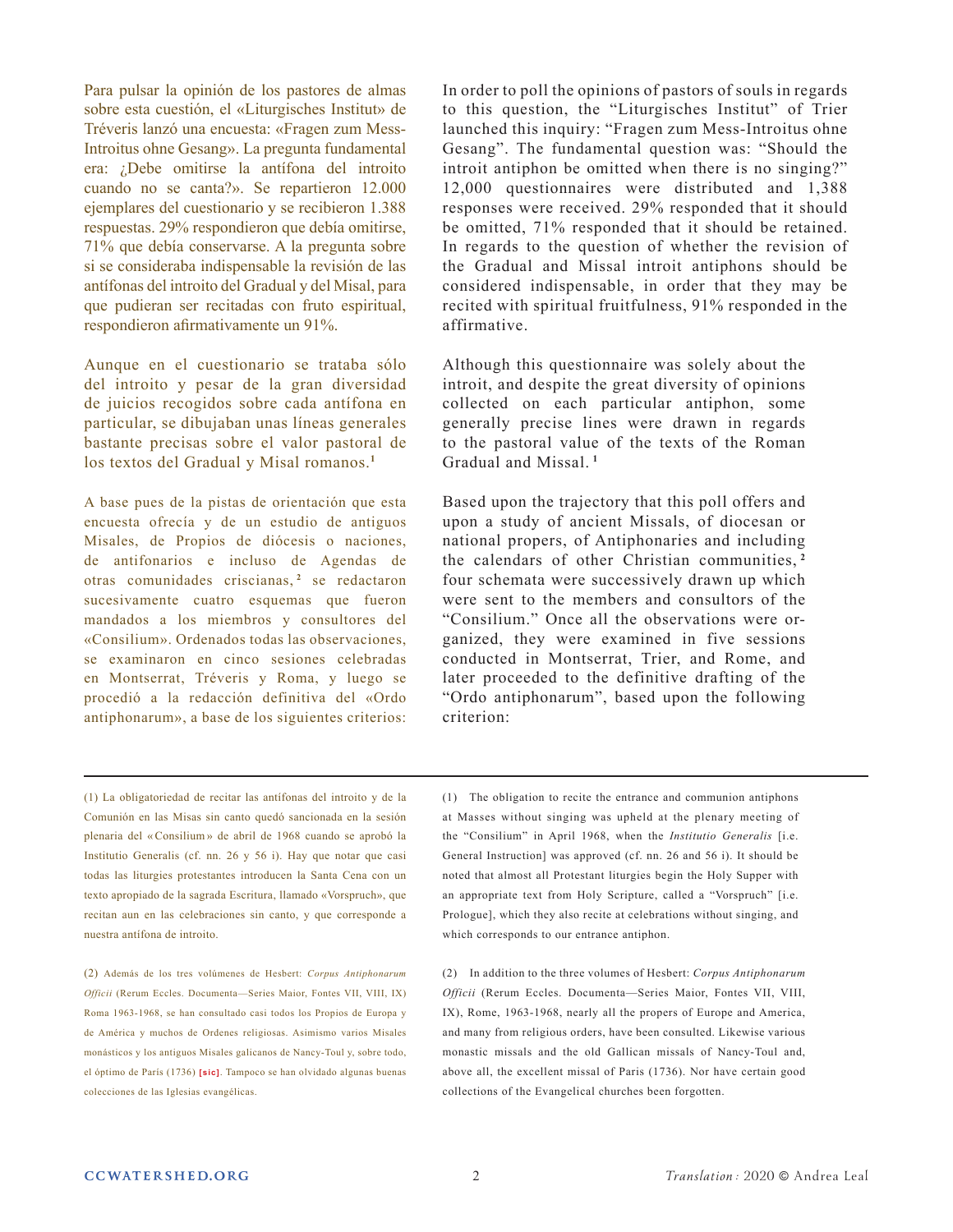1. Se escogieron los textos en orden a su recitación, sin relación al canto. Por lo tanto con ello no se atenta en modo alguno contra el tesoro gregoriano que el Concilio mandó conservar íntegramente. **<sup>3</sup>**

2. Se ha tenido en cuenta la funcionalidad del texto. En efecto se trata de un texto que debe tener un sentido aunque lo recite el sacerdote solo. Por lo que se refiere al introito hay que considerar en particular:

a) que se ha de leer entre la salutación y el acto penitencial;

b) que su función es dar a la asamblea el sentido de la fiesta o del tiempo litúrgico, e introducirla en el ambiente de gozo, penitencia, dolor, etc.

Respecto al Communio:

a) escoger textos que tengan una relación dara con la Comunión misma, o que de algún modo expresen los frutos de la Misa, o de la Eucaristía en general, o que por lo menos se refieran al misterio de la salvación;

b) por lo tanto tenía que prescindirse de aquellos textos que se referían a algún santo o a sus virtudes, sin relación alguna con la Eucaristía, coma acontecía con algunos Propios e incluso con algún Común;

c) en cambio se han adoptado textos que sacados del Evangelio del día, vienen a significar como una meditación y actualización de la Palabra de Dios en y por la Eucaristía.

3. Se han conservado aquellos textos del salterio y de la Sagrada Escritura del Misal y Gradual que conforme a la opinión de la mayoría han sido considerados aptos para ser recitados. Par lo que se refiere al introito la encuesta de Tréveris demuestra que la mayor parte de introitos del propio «de Tempore» es considerada apta.

(3) El coetus XXV: «De libris cantus liturgici revisendis et edendis» ha hecho una revisión a fondo del Gradual romano para restaurar la auténtica tradición del canto gregoriano, como lo ordenó el Concilio (C.L. art. 117). Asimismo se ha vista obligado a desplazar ciertas piezas, sabre todo por razón del nuevo Calendario, lo que se ha tenido en cuenta siempre que estas antífonas se han adoptado también para ser recitadas. De este modo en los textos comunes hay perfecta concordancia eotre el Gradual y el nuevo Misal.

1. Texts were chosen in order of their recitation, without relation to the chant. Therefore, it does not jeopardize the treasury of Gregorian chant in any way, which the Council mandated should be conserved wholly. **<sup>3</sup>**

2. The functionality of the text has been kept in mind. In effect, the text should have meaning even if the priest recites it alone. With regard to the introit, one has to consider in particular:

a) That it must be read between the greeting and the penitential rite

b) That its function is to give the assembly a sense of the feast or liturgical season, and to introduce it into the ambience of gladness, penitence, pain, etc.

In Regards to the Communio:

a) One should choose texts that have a clear relationship to Communion itself, or that in some manner express the fruits of the Mass, or of the Eucharist in general, or that at least refer to the mystery of salvation;

b) For that reason, one would omit those texts that refer to a saint or their virtues, which do not relate in some manner to the Eucharist, such as has occurred in some propers and even some commons;

c) On the other hand, texts have been adopted, which taken from the Gospel for the day, come to signify a sort of meditation and realization of the Word of God in and through the Eucharist.

3. Those texts of the Psalter and of Sacred Scripture from the Missal and Gradual, which, according to the opinion of the majority, have been deemed apt for recitation, have been preserved. In regards to the introit, the Trier inquiry demonstrates that the greater part of the introits from the proper "de Tempore" are considered apt.

(3) Coetus XXV (Consilium "Study Group 15") with their "*De libris cantus liturgici revisendis et edendis*" has made an in-depth revision of the Roman Gradual in order to restore the authentic tradition of Gregorian chant, and was ordered by the Council (C.L. art. 117). In this way we have seen certain pieces displaced, above all because of the new calendar, for which it has always been kept in mind that these antiphons were also adopted to be recited. In this manner, there is a perfect concordance between the common texts of the Gradual and the new Missal.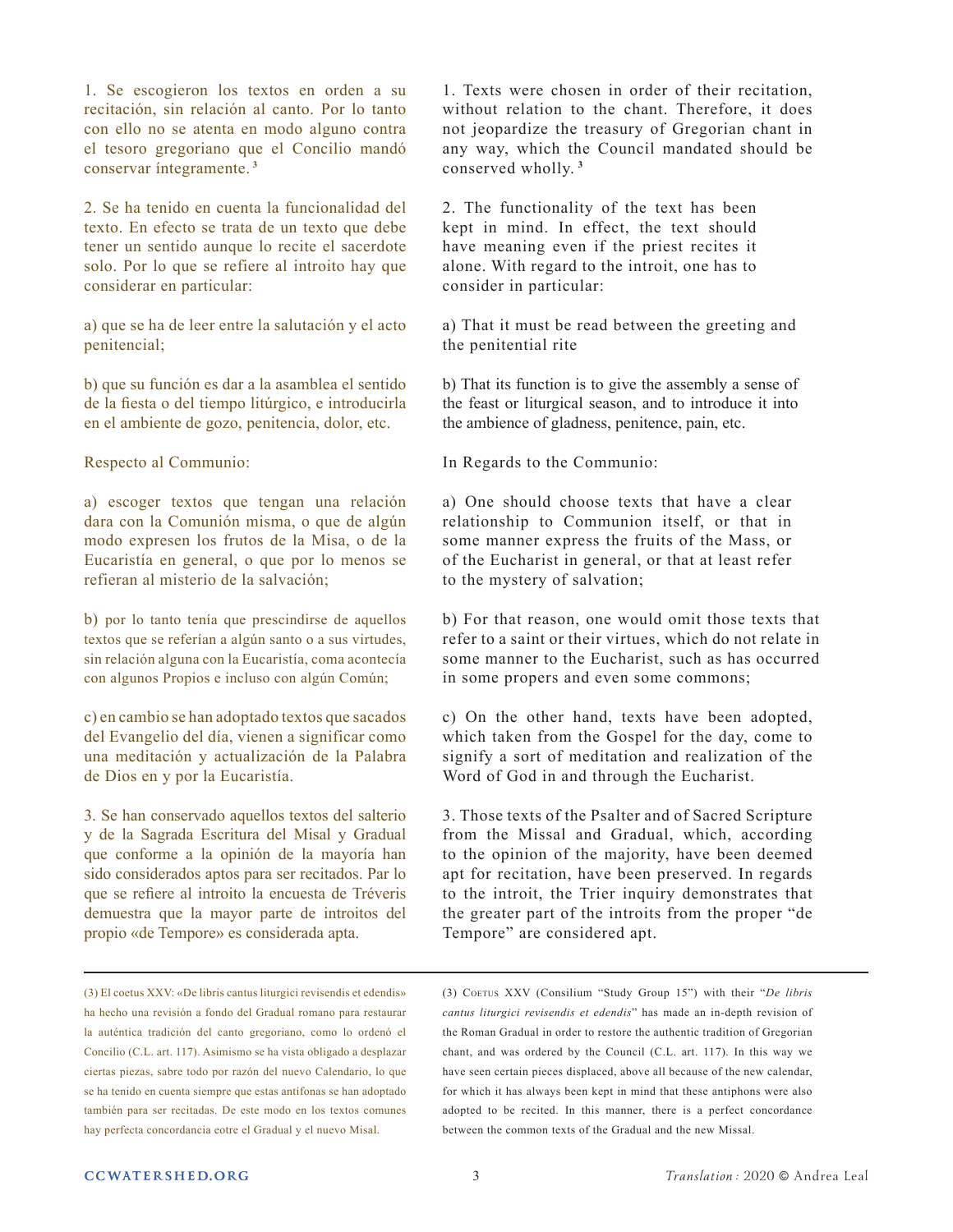4. Además de los textos sacados literalmente de las diversos libros segrados [sic], se han compuesto otros combinando varios versículos, según una ley observada siempre en la liturgia y de la cual ofrece muchos ejemplos el Misal romano. Esta combinación se ha practicado siempre en la tradición litúrgica. Asimismo se han adoptado textos del oficio divino o de la tradición eclesiástica, come veremos después. Estos textos de inspiración eclesiástica tendrán laventaja de poder ser más fácilmente adaptados que los textos bíblicos, con vistas a adornarlos con melodías.

5. Estas antífonas han sido concebidas al objeto de ofrecer un pensamiento o crear una atmósfera especial. Por lo tanto no se les asignan versículos como en el antiguo Misal o como en el Gradual. No obstante nada impide que estas antífonas, allí donde se crea oportuno, se puedan alternar con los versículos de algún salmo, entre la schola o el solista y el pueblo.

6. Aunque en general se ha tenido en cuenta la antigua tradición de utilizar para el introito textos de los Salmos, muy frecuentemente se ha recurrido a otros libros de la Sagrada Escritura, cosa tampoco desconocida en la tradición litúrgica. Los nuevos textos del Communio, en cambio, han sido más generalmente sacados del Evangelio o del Nuevo Testamento.

Expuestos estos criterios generales veamos en particular como se han organizado los textos, según los diversos tiempos litúrgicos.

# **1. ADVIENTO, NAVIDAD Y PASCUA**

Conforme a un deseo general las ferias de Adviento, de Navidad y del tiempo Pascual, han sido dotadas con colectas propias. Parecía pues oportuno enriquecerlas asimismo con antífonas especiales. Esto permitiría conservar muchas de las bellas antífonas que ahora, con la simplificación del Breviario, iban a ser relegadas al olvido.

# a) Adviento.

Para este tiempo se han compuesto dos series de antífonas: una se repetirá la primera, segunda y tercera semana de Adviento, y la otra se utilizará exclusivamente del 17 al 24 de diciembre.

4. Apart from those texts literally taken from the various sacred books, there have been others composed by combining various verses, according to a law which is always observed in the liturgy and of which the Roman Missal offers many examples. This combination has always been in practice in the liturgical tradition. In this way, texts from the Divine Office or from ecclesiastical tradition have been adopted, as we shall later see. These texts of ecclesiastical inspiration will have the advantage of being more easily adapted than the biblical texts, with a view towards adorning them with melodies.

5. These antiphons have been conceived with the object of offering a certain thought or creating a special atmosphere. Therefore, they are not assigned verses as in the ancient Missal or as in the Gradual. Nonetheless, wherever the opportunity is created, nothing impedes these antiphons from being alternated with verses of some psalms, between the Schola or the cantor and the people.

6) Although in general the ancient tradition of using the texts of the Psalms for the introit has been maintained, very often other books of Sacred Scripture have been used, which is something that is also not unknown in liturgical tradition. The new texts of the *Communio*, on the other hand, have been more generally taken from the Gospel or from the New Testament.

Having demonstrated these general criteria let us see specifically how the texts have been organized, according to the various liturgical seasons.

# **1. ADVENT, CHRISTMAS AND EASTER**

According to a general desire, the feasts of Advent, Christmas and Paschaltide have been bestowed with proper Collects. It seemed opportune to enrich them in this manner with special antiphons. This would permit the preservation of many of the beautiful antiphons that now—with the simplification of the Breviary—were going to be relegated to oblivion.

# a) Advent

For this season two series of antiphons have been composed: one would be repeated the first, second, and third weeks of Advent, and the other would be utilized exclusively from the 17th to the 24th of December.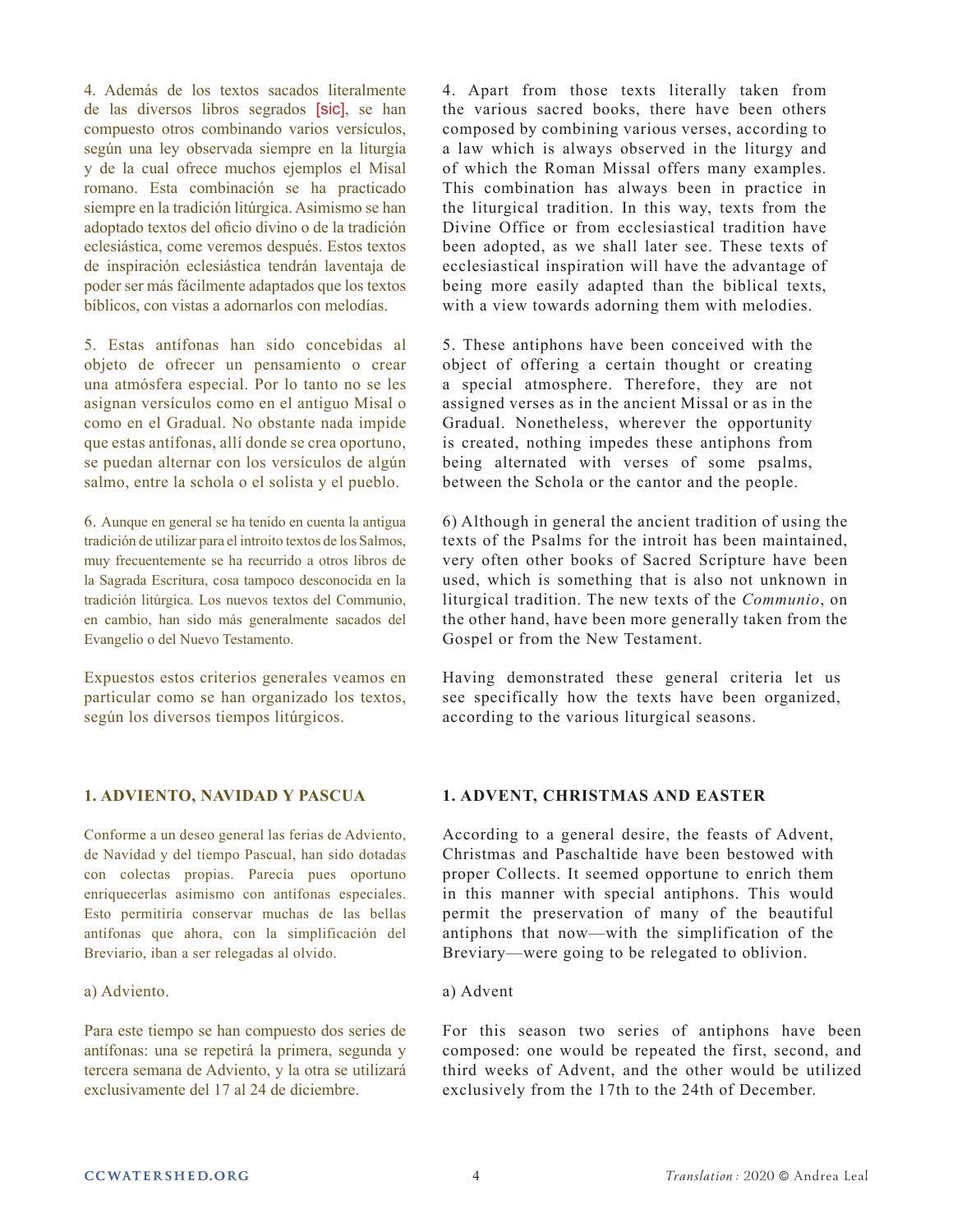Dentro de cada serie las antífonas del introito siguen una relativa progresión, sin artificialidad alguna, así como en la relación de una serie con la otra. Se empieza con el anuncio de la venida de Cristo: «annuntiate illud in finibus terrae…» (Fer. II de la *1a* serie), hasta colocarnos ante la faz del Señor: «ostende nobis faciem tuam…» (Sabb. de la *1a* serie). La segunda serie nos hace sentir más intensamente la proximidad de la venida del Señor y de las gracias que nos trae, hasta llegar al momento, «a la plenitud de los tiempos»: «in quo misit Deus Filium suum in terram…» (día 24).

En las antífonas de la Comunión de la primera serie se acentúa particularmente el sentido escatológico de la venida del Señor que siempre renueva la Eucaristía: «Iis qui diligunt adventum eius (Fer. III); «Iuste et pie vivamus…» (Fer. V); «Salvatorem exspectamus…» (Fer. VI), etc. Mientras que en la serie que precede inmediatamente a Navidad se insiste en el contacto íntimo con Cristo, sobre todo a través de María.

En los domingos de Adviento y en la vigilia de Navidad se han conservado los mismos textos del Misal romano y Gradual. No obstante, el introito del domingo III se ha abreviado para evitar la repetición de una gran parte de la Epístola.

b) Tiempo de Navidad.

En la única serie que va del 2 de enero hasta la fiesta del Bautismo de Cristo, los introitos vienen a ser como una meditación y acción de gracias por la venida de Cristo. Todas las antífonas de la Comunión, menos una, están sacadas del prólogo del Evangelio de S. Juan que se lee en estos días y que nos revela el misterio de la Encarnación que se perpetúa en la Eucaristía.

Para la primera Misa de Navidad se ha conservado el introito tradicional, pero se propone otro a elección, de inspiración eclesiástica, ya que el antiguo presenta gran dificultad para las traducciones. Por la misma razón se ha omitido el Comunio de esta Misa: «in splendoribus…», de traducción prácticamente imposible. Se propone un texto muy apropiado del prólogo de S. Juan. Para la fiesta de la Sda. Familia se ofrecen unos textos más fáciles y más aptos. Las antífonas de los demás días infraoctava de Navidad intentan hacernos penetrar en las profundidades del misterio celebrado.

Within each series the antiphons of the introit follow a relative progression, without any artificiality, as is found in the relationship between one series and another. It begins with the announcement of the coming of Christ: "*annuntiate illud in finibus terrae*…" (Monday for the first series), until we place ourselves before the countenance of the Lord: "ostende nobis faciem tuam…" (Saturday of the first series). The second series makes us feel more intensely the proximity of the coming of the Lord and of the graces that it brings, until it reaches the moment "in the fullness of time": "*in quo misit Deus Filium suum in terram*..." (24th day).

The Communion antiphons of the first series particularly highlight the eschatological sense of the coming of the Lord, who always renews the Eucharist: "*Iis qui diligunt adventum eius* (Wednesday); "*Iuste et pie vivamus*…" (Friday); "*Salvatorem exspectamus*…" (Saturday), and so forth. Meanwhile, the series that immediately precedes Christmas insists on an intimate contact with Christ, above all through Mary.

For the Sundays of Advent and for the Christmas Vigil, the same texts of the Roman Missal and the Gradual have been preserved. Nevertheless, the Introit of the Third Sunday has been abbreviated to avoid a repetition of a great part of the Epistle reading.

# b) Christmastide

In the unique series that runs from January 2 until the feast of the Baptism of Christ, the Introits become a meditation and a thanksgiving for the coming of Christ. All of the Communion antiphons except for one, are taken from the prologue of the Gospel of Saint John, which is read during these days and reveals to us the mystery of the Incarnation that is perpetuated in the Eucharist.

The traditional Introit has been preserved for the first Christmas Mass, but a possible alternate is proposed. It is from ecclesiastical inspiration because the ancient one presents great difficulty for translation. For the same reason, the Communion antiphon of that Mass is also omitted: "*in splendoribus*…", whose translation is practically impossible. A very appropriate text is proposed, from the prologue of Saint John. Texts that are easier and more apt are offered for the feast of the Holy Family. The antiphons of the rest of the days of the Octave of Christmas attempt to make us penetrate the depths of the mystery that is celebrated.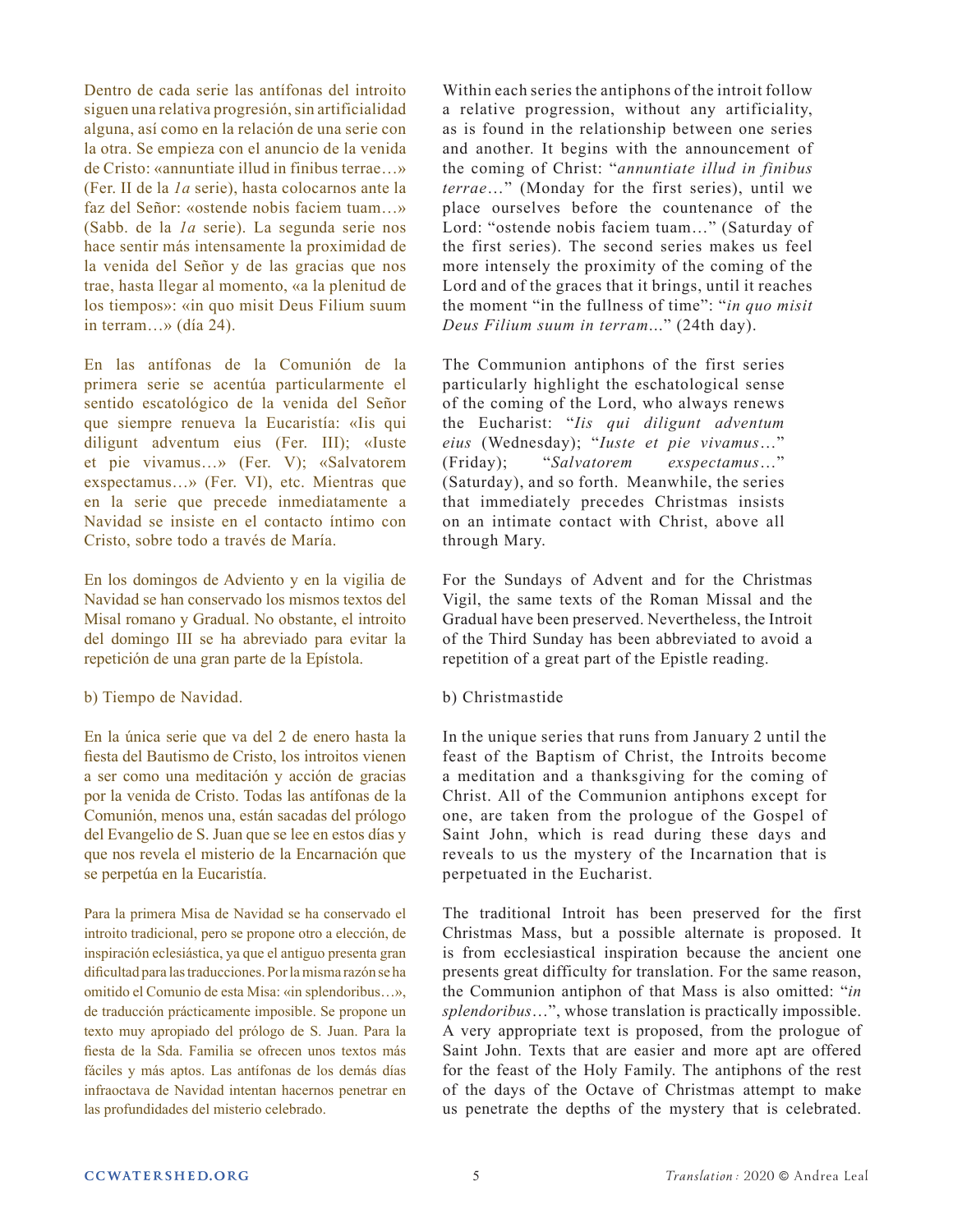c) Tiempo Pascual.

En la Semana Pascual se han conservado las antífonas tradicionales, en atención a su carácter bautismal gue a toda costa debía conservarse. No obstante, al lado de las que podrían ofrecer cierta dificultad se propone otra «ad libitum».

Para las seis semanas que quedan a partir de la semana pascual, se ha compuesto una triple serie de formularios. Ello ha permitido utilizar gran cantidad de bellos textos de la sagrada Escritura que darán variedad y riqueza a este tiempo que exigía una revalorización.

La primera serie se repetirá en las ferias después de los domingos II, IV y VI.

La segunda en las ferias después de los domingos III y V.

La tercera se asigna únicamente a las ferias que siguen al domingo VII de Pascua.

Si las antífonas de las dos primeras series ilustran los diversos aspectos del Misterio Pascual, la última ha sido compuesta en relación con la fiesta de Pentecostés. Por esta razón todas las antífonas de la Comunión de esta serie han sido sacadas de los capítulos 14, 15 y 16 del Evangelio de S. Juan, en donde se habla del Espíritu Santo.

# **2. CUARESMA**

En este tiempo se ha conservado lo mejor pastoralmente del tesoro tradicional, aunque se han omitido las frases más duras de ciertas antífonas, y algunas se han abreviado. Se ha procurado que las nuevas antífonas que se proponen respondan al sentido de la Cuaresma que la Constitución de Liturgia ha querido inculcar. Esto vale sobre todo para las antífonas evangélicas de Comunión. Véanse por ejemplo: palabra de Dios «Non in solo pane vivit homo…» (1 er Dom.); perdón y conversión «Nolo mortem peccatoris…» (Fer. VI p. Dom. I); perfección «Estote perfecti…sicut et Pater vester…» (Sabb. p. Dom. I); caridad y perdón «Estote misericordes…» (Fer. II p. Dom. II), etc. Algunos días se ha conservado la antífona del antiguo Misal, pero proponiendo otra «ad libitum».

### c) Easter Season

The traditional antiphons have been kept for Easter Week due to their baptismal character which should be preserved at all cost. Nevertheless, "ad libitum" alternates are offered next to those that may offer some difficulty.

A triple series of texts have been composed for the six weeks that remain after Easter Week. This has permitted the use of a great quantity of beautiful texts from Holy Scripture that will give variety and richness to this time which demanded a reassessment.

The first series will be repeated during the weekdays following Sundays II, IV, and VI.

The second series will be repeated during the weekdays after Sundays III and V.

The third series is only assigned to the weekdays that follow the Seventh Sunday of Easter.

If the antiphons of the two first series illustrate diverse aspects of the Paschal Mystery, then the last has been composed in relation to the feast of Pentecost. For this reason, all of the Communion antiphons of this series have been taken from the 14th, 15th, and 16th chapters of the Gospel of Saint John where he speaks of the Holy Spirit.

# **2. LENT**

In this season, the best pastoral elements of the traditional treasury have been preserved, although the most difficult phrases of certain antiphons have been omitted, and some have been abbreviated. It has been endeavored that the proposed, new antiphons should respond to the Lenten character that the Constitution on the Liturgy has wanted to inculcate. This is most important for the Gospel Communion antiphons. Note for example: the Word of God "*Non in solo pane vivit homo…*" (Sunday I); forgiveness and conversion "*Nolo mortem peccatoris…*" (Friday, Lent I); perfection "*Estote perfecti…sicut et Pater vester…*" (Saturday, Lent I); charity and forgiveness "*Estote misericordes…*" (Monday, Lent II); etc. The antiphon of the ancient Missal has been preserved on some days, but proposing another "ad libitum."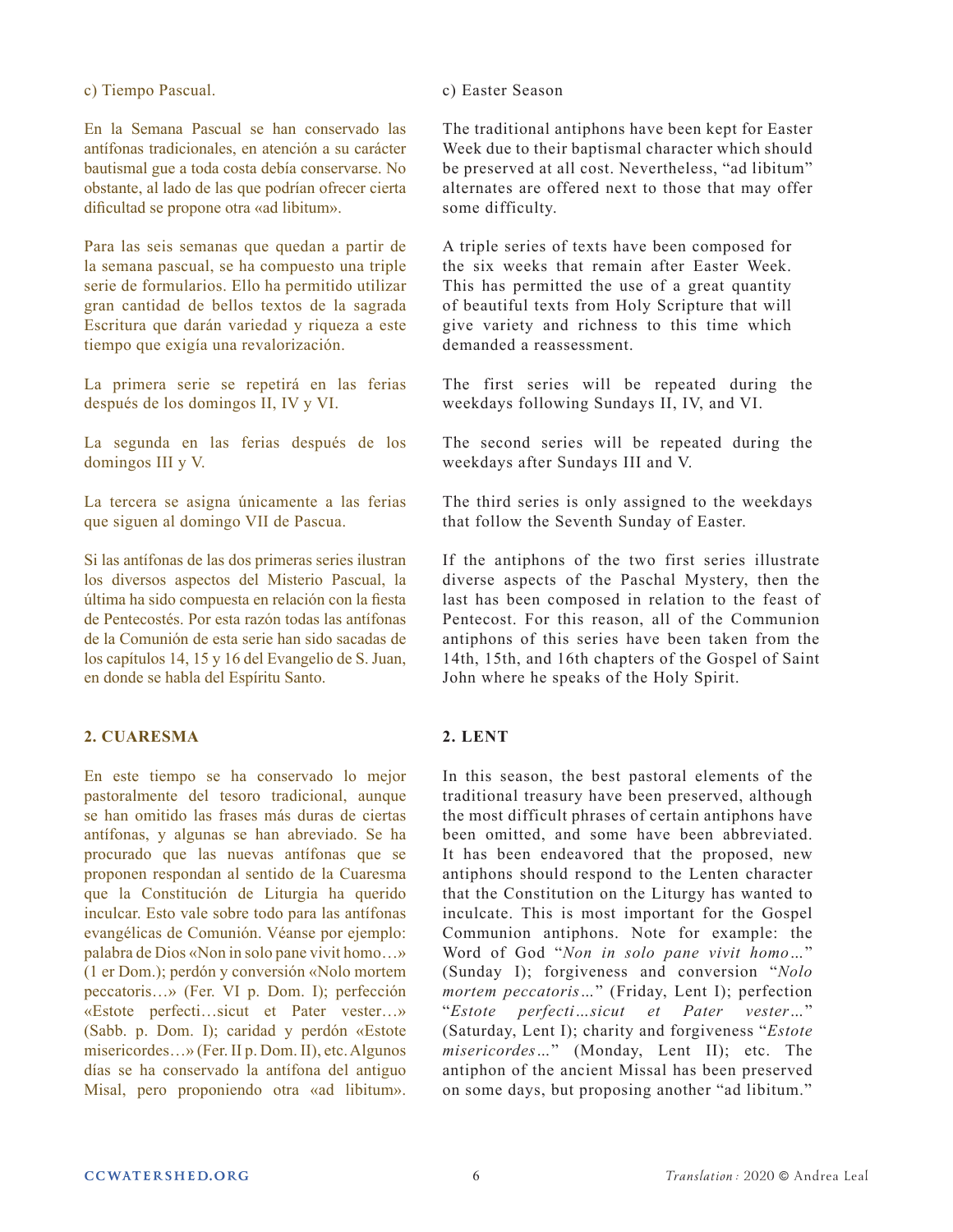En la última semana las antífonas de la Comunión se relacionan especialmente con el misterio de la Pasión y de la Redención en general.

En los primeros días de semana santa se han conservado aquellos textos imprecatorios y duros contra los enemigos y los hombres malos que en este tiempo tienen su profundo sentido. Para el Jueves Santo se ha escogido una antífona de la Comunión de carácter plenamente eucarístico.

### **3. DOMINGOS « PER ANNUM »**

Se han conservado la gran mayoría de las antífonas del Gradual y de Misal por juzgar que cumplían perfectamente su oficio Asimismo se han mantenido muchas de las antífonas sálmicas de la Comunión, pero se ha añadido casi siempre otra «ad libitum» del Nuevo Testamento, que generalmente se ha sacado del Evangelia y que guarda íntima relación con la Comunión y con el misterio de la salvación, que la Eucaristía actualiza. Este texto leído antes de dar la Comunión al pueblo (cf. *Institutio Generalis*, nn. 56 i) y 228), puede ser particularmente eficaz para excitar el fervor de los fieles.

Para el domingo de la Trinidad se han adoptado textos más propios y más inteligibles. La nueva antífona de la Comunión de la fiesta del Corpus nos da un sentido más profundo y más positivo de la Eucaristía.

# **4. PROPIO DE LOS SANTOS**

En las fiestas de los Santos se ha buscado que la antífona del introito introdujera realmente a la celebración, presentando la figura del Santo o un rasgo característico de su vida o de su misión. Véanse por ejemplo, los introitos de S. José, S. Bernabé, S. Juan B., S. Pedro y S. Pablo, Sta. Magdalena, Santiago, SS. Joaquín y Ana, Sta. Marta, S. Lorenzo, S. Francisco, S. Ignacio de A., S. Andrés, S. Esteban, SS. Inocentes, etc.

En cambio las antífonas de la Comunión del Santoral casi todas han sido sacadas del Evangelio del día o de alguna de las lecturas del N. T. y siempre relacionadas de algún modo con la Comunión.

During the last week, the Communion antiphons are related especially to the mysteries of the Passion and of Redemption in general.

During the first days of Holy Week, those imprecatory and difficult texts against enemies and evil men—that in this season have a profound meaning—have been preserved. For Holy Thursday a Communion antiphon with a wholly eucharstic character has been chosen.

### **3. SUNDAYS IN "ORDINARY TIME"**

[Translator's Note: When the following says "it has been judged," that refers to the consensus or feeling of the Consilium's Coerus X ("Study Group 10").

The great majority of Gradual and Missal antiphons have been preserved because it has been judged that they perfectly adhered to their function. Likewise, many of the Communion antiphons from the Psalms have been maintained, but in almost every case, we have added another "ad libitum" from the New Testament. Usually, these were taken from the Gospels and they keep an intimate relation to Communion and to the mystery of salvation that the Eucharist actualizes. This text, read just before giving Communion to the people (cf. *Institutio Generalis*, nn. 56 i and 228), may be particularly effective in exciting the fervor of the faithful.

For Trinity Sunday, texts that are more appropriate and more intelligible have been adopted. The new Communion antiphon for the Feast of Corpus Christi gives us a more profound and more positive sense of the Eucharist.

# **4. PROPERS OF THE SAINTS**

For the feasts of the Saints, it has been sought that Introit antiphons would truly introduce the celebration, presenting the figure of the saint or a characteristic trait of his or her life, or of his or her mission. Note, for example, the introits of Saint Joseph, Saint Barnabas, Saint John the Baptist, Saint Peter and Saint Paul, Saint Magdalene, Saint James, Saints Joaquin and Anna, Saint Martha, Saint Lorenzo, Saint Francis, Saint Ignatius of Antioch, Saint Andrew, Saint Stephen, Holy Innocents, and so forth.

On the other hand, the Communion antiphons of the Propers of the Saints have almost always been taken from the Gospel of the day or from some reading of the New Testament, and are always related in some way to Communion.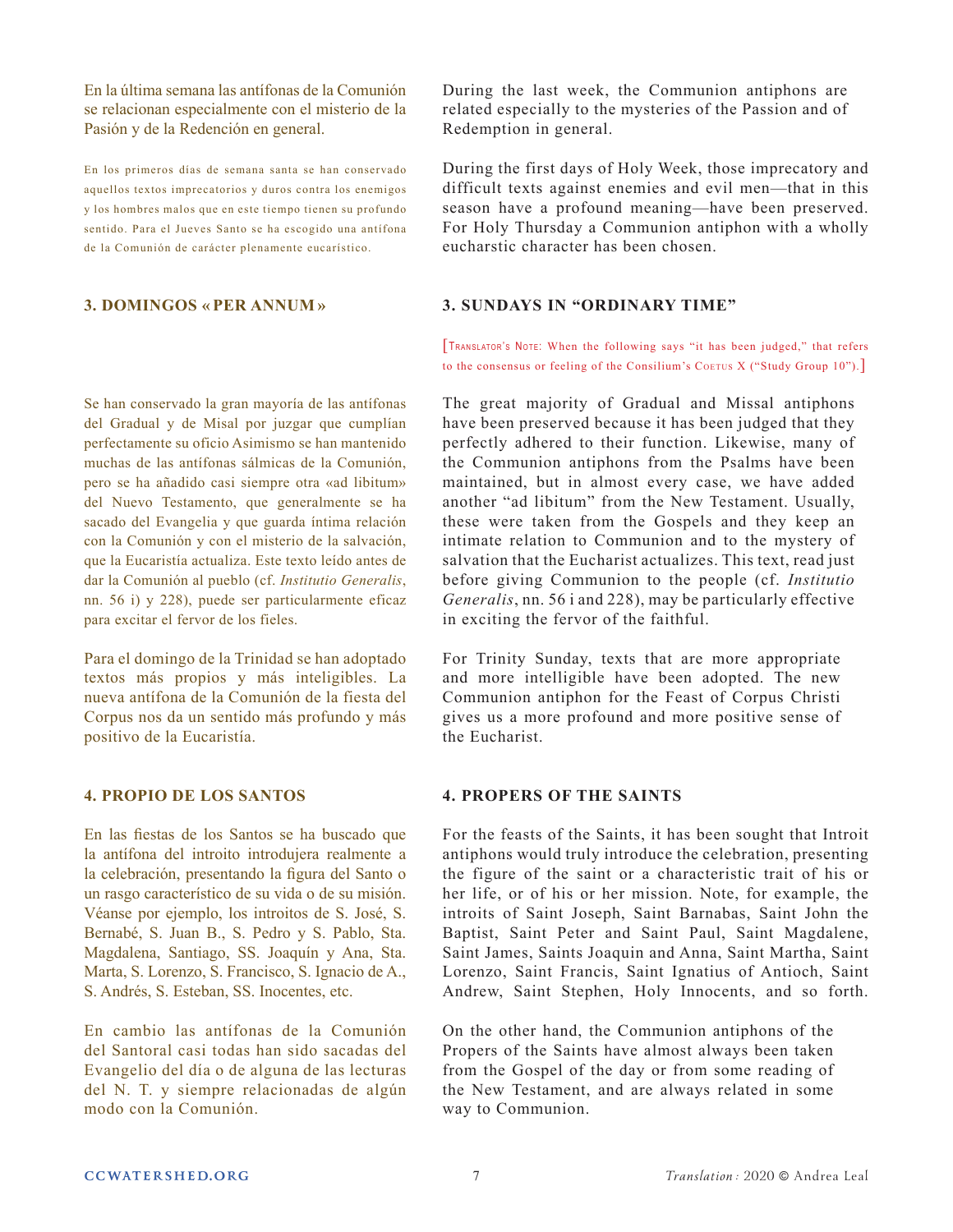No es posible dar aquí en particular las razones de estos cambios. Sin embargo hay que notar que algunos de ellos afectan al mismo sentido de la fiesta o le abren una nueva perspectiva. Véanse, por ejemplo, los introitos del primero de enero: fiesta de la Virgen e inicio del año civil (Ant. de Comunión); 25 de marzo: fiesta del Señor «Annuntiatio Domini»; Dolores de la Virgen: idea de participación en los sufrimientos de Cristo; Dedicación de las Basílicas de S. Pedro y S. Pablo: convertida en conmemoración personal de los mismos. Reciben una nueva perspectiva, por ejemplo, las fiestas siguientes: Cátedra de S. Pedro: «Confirma fratres tuos…»: sentido de servicio pastoral; Evangelistas: sentido de su misión universal; Corazón de María: más que glorificación de un miembro o de un símbolo, contemplación de la obra divina en el alma; Transfiguración: efecto de la gloria de Cristo en nuestras almas, etc.

# **5. COMÚN**

### a) Dedicación de la Iglesia

Accediendo a los deseos de muchos se ha conservado la antigua antífona «Terribilis es…». Pero se ban añadido otros dos formularios que han sido del agrado de todos.

### b) Común de la Virgen María

Además de los textos propios de las diversas fiestas de la Virgen, se proponen aquí seis formularios para las Misas votivas en los distintos tiempos litúrgicos. Se conserva el formulario tradicional «Salve sancta Parens» y el típico del Adviento «Rorate caeli desuper…». Para el tiempo «per annum» se proponen dos formularios nuevos: las antífonas del introito son acomodaciones de textos escriturísticos que se hallan en los Propios de diversas diócesis. Para el Tiempo de Navidad se ofrece como introito dos antífonas del oficio, y para el tiempo pascual un texto de los Hechos de los Apóstoles. El Communio del tiempo de Navidad es de prólogo de S. Juan y el de Pascua una antífona del oficio. En general todos estos textos ayudan a contemplar el misterio de María a través del Misterio de Cristo.

It is not possible to give each particular rationale for these changes here. However, it must be noted that some of these affect the very character of the feast or open up a new perspective. Note, for example, the introits of January 1st: feast of the Virgin and the start of the new calendar year (Communion Antiphon); March 25: feast of our Lord "Annuntiatio Domini"; Our Lady of Sorrows: the idea of participation in the sufferings of Christ; Dedication of the Basilicas of Saints Peter and Paul: now converted into a personal commemoration of the saints. The introits receive a new perspective, for example on the following feasts: the Chair of Saint Peter "*Confirma fratres tuos…*": a sense of pastoral service; the Evangelists: a sense of their universal mission; Heart of Mary: more than the glorification of one member or of a symbol, it becomes the contemplation of the divine work of the soul; Transfiguration: the effect of the glory of Christ in our souls, etc.

# **5. COMMONS**

### a) Dedication of a Church

In accordance with the desires of many, the ancient antiphon, "*Terribilis es*…" has been preserved. But two other formulas have been added, much to the delight of everyone.

### b) Common of the Virgin

In addition to the proper texts of the various feasts of the Virgen, six formularies are here proposed for votive Masses for distinct liturgical seasons.The traditional formula "*Salve sancta Parens*" is conserved as well as the typical one for Advent "*Rorate caeli desuper*…" For the time "per annum," two new formularies are proposed: the introit antiphons are taken from from scriptural texts that are found in the Propers of diverse dioceses. For the Christmas season two office antiphons are offered for the introit and for the Easter season one text from the Acts of the Apostles. The *Communio* for the Christmas season is the prologue of Saint John and for Easter an office antiphon. In general, all of these texts help us contemplate the mystery of Mary through the Mystery of Christ.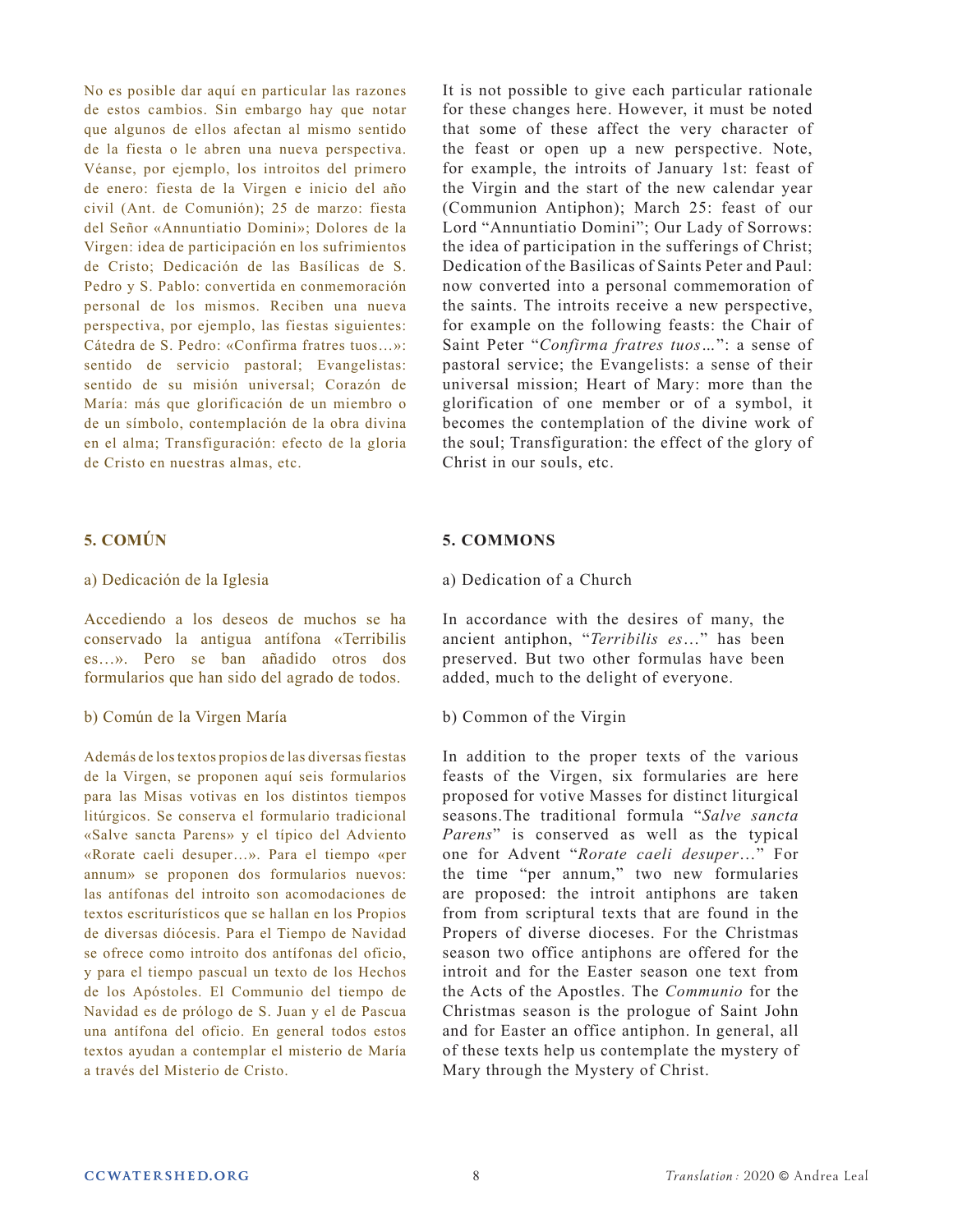### c) Común de los Santos

El Común de los Santos ha sido simplificado y reducido a las siguientes categorías: mártires, pastores, doctores, vírgenes, santos y santas. Esta reducción no afecta a la riqueza y variedad de textos, que por el contrario es mucho mayor que en las antiguas categorías.

Ya que no es posible aquí bajar a detalles, bastará indicar los principios que han orientado la elección de los textos:

1) Puesto que en el Santoral son relativamente pocas las fiestas que tienen antífonas propias, era conveniente enriquecer los comunes con diversos textos a elección. De este modo será fácil la aplicación de los textos para cada Santo en particular.

2) Sobre todo para las antífonas del introito se han adoptado muchos textos de inspiración ecclesiástica, sacados en gran parte del tesoro de antífonas que nos ofrece la citada obra de Hesbert o también de Propios de diversas diócesis. En cambio las nuevas antífonas de la Comunión casi todas son de la Sagrada Escritura y en particular del Evangelio; generalmente tomadas de las lecturas que se proponen para cada Común respectivo.

3) Ya que muchas Iglesias tienen como patronos santos que o no se hallan en el Calendario general o se celebran con una simple memoria, ha parecido oportuno ofrecer unas seis antífonas de introito «ad libitum» para estas circunstancias que exigen una particular solemnidad. Así como resultaba excesivo obligar a toda la Iglesia a decir la antífona «Gaudeamus omnes in Domino…» en la fiesta de Sta. Agueda, como se venía haciendo hasta ahora por puras razones históricas, puede corresponder a la realidad el decir la antífona, por ejemplo, en la fiesta de S. Onofre, allí donde dicho santo sea el Patrono o el Titular.

# **6. MISAS «AD DIVERSA» Y VOTIVAS**

Para la nueva categoría de Misas «ad diversa» ha sido preciso buscar nuevos textos. Casi todos han sido sacados de la sacrada Escritura, indistintamente del Antiguo o del Nuevo Testamento aunque las antífonas de la Comunión, salvo contadas excepciones son del Nuevo Testamento. A menudo se ofrecen diversos textos a elección pero teniendo siempre en cuenta su peculiar función, sea para abrir la acción o para preparar a la Comunión.

#### c) Common of the Saints

The Common of the Saints has been simplified and reduced to the following categories: martyrs, pastors, doctors, virgins, holy men, and holy women. This reduction does not affect the richness and variety of texts, because on the contrary it is greater than in the ancient categories.

Since it is not possible to be drawn into the details here; it will be enough to indicate the principles that have guided the selection of the texts:

1) Because there are relatively few feasts in the SANCTORALE that have their own propers, it was convenient to enrich the commons with diverse texts from which to choose. This way, applying the texts for each particular Saint will be easy.

2) Above all for the introit antiphons, many texts of ecclesiastical inspiration were adopted. A great many of these were taken from the treasury of antiphons that are offered by the cited text from Hesbert or from Propers of diverse dioceses. On the other hand, almost all of the new Communion antiphons are from Sacred Scripture, in particular the Gospels; they are generally taken from the readings that are proposed for each Common respectively.

3) Since many Churches have patron saints not found in the general Calendar or who are celebrated with a simple memorial, it appears to be an opportune time to offer six "ad libitum" introit antiphons for these circumstances that demand particular solemnity. Just as it was excessive to force the entire Church to say the "*Gaudeamus omnes in Domino*…" antiphon for the feast of Saint Agatha, as has been done up to now for purely historical reasons, it can correspond to reality to say this antiphon, for example, on the feast of Saint Onuphrius, wherever said saint is the patron or titular saint.

# **6. MASSES "AD DIVERSA" AND VOTIVES**

For the new category of Masses "ad diversa", it has been necessary to seek new texts. Almost all have been taken from sacred Scripture, without distinction between the Old or New Testament, although the Communion antiphons, with a few exceptions, are from the New Testament. "Choices among diverse texts are often offered for selection, always taking account of its particular function, that is to open the action or to prepare for Communion.